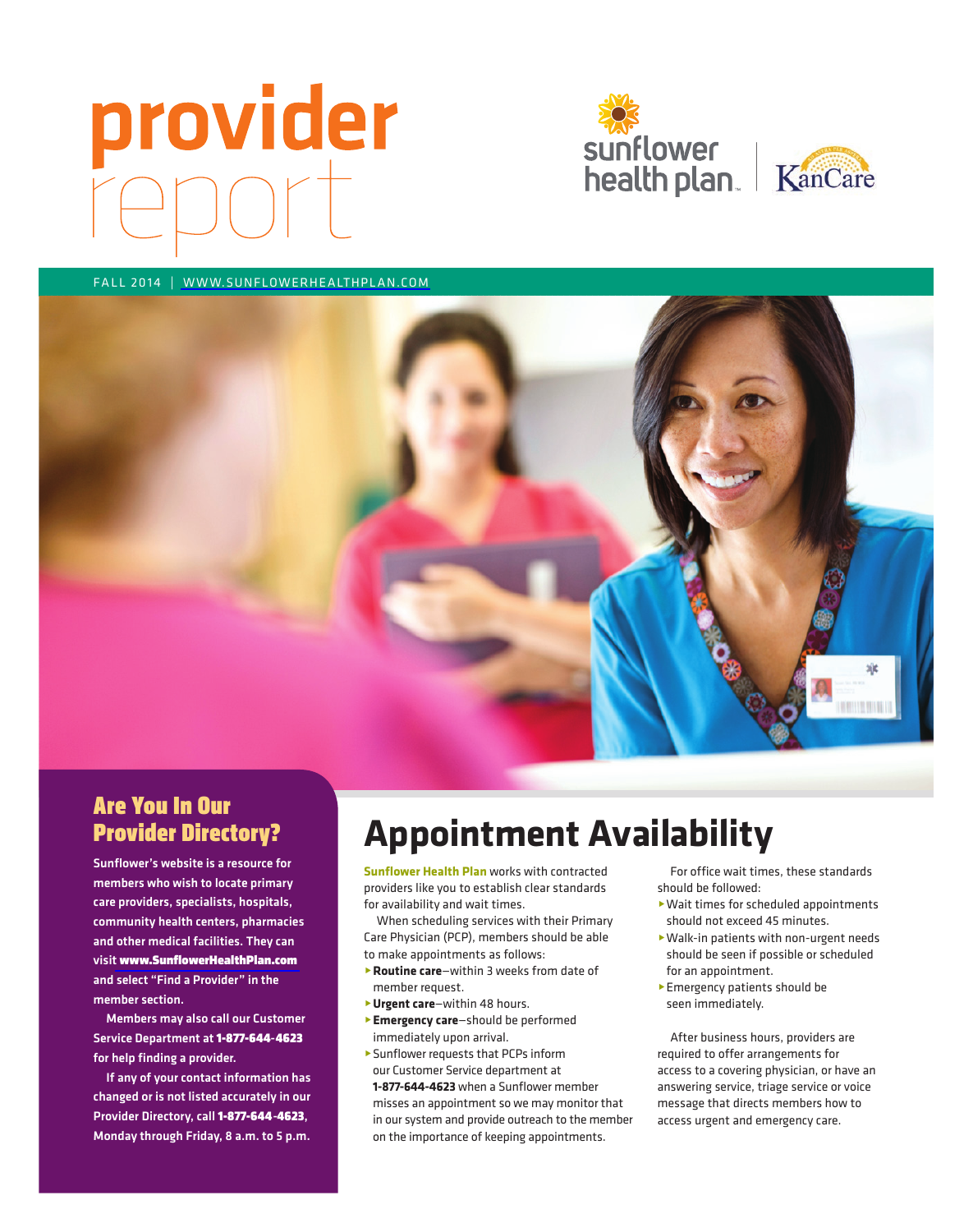

# How We Strive For Quality

Sunflower's primary quality improvement goal is to advance members' health through a variety of meaningful initiatives across all care settings.

We rely on our Quality Improvement (QI) Program to support this goal. The scope of our QI Program is comprehensive, addressing both the quality of clinical care and the quality of non-clinical aspects of service. The program monitors a variety of factors, including:

- @ Potential quality of care and quality of service complaints.
- @ Key performance measures such as access and availability.
- Ensuring members with chronic conditions are getting recommended tests and appropriate medications for their condition.
- ▶ Conducting member satisfaction surveys.
- ▶ Provider feedback via surveys, committee participation and direct feedback.
- ▶ Monitoring utilization management effectiveness.
- ▶ HEDIS data reporting.

learn more about the QI program online at **www.SunflowerHealthPlan.com** or call us at **1-877-644-4623.** 



# **Let Our Guidelines Be Your Guide**

**Our preventive care** and clinical practice guidelines are based on the health needs of our members and opportunities for improvement identified as part of our Quality Improvement (QI) Program.

When possible, we adopt preventive and clinical practice guidelines that are published by nationally recognized organizations, government institutions and statewide initiatives. These guidelines have been reviewed and adopted by our QI Committee.

We encourage providers to use these guidelines as a basis for developing personalized treatment plans for our members and to aid members in making decisions about their healthcare. They should be applied for both preventive services as well as for management of chronic diseases.

Preventive and chronic disease guidelines cover the following:

- **ADHD**
- Adult and child preventive services
- $\blacktriangleright$  Asthma
- ▶ Breast cancer
- **Depression**
- ▶ Diabetes
- @Immunizations, including influenza and pneumococcal

We measure compliance with these guidelines by monitoring related hEDIS measures and through random audits of ambulatory medical records. Our preventive care and clinical practice guidelines are intended to augment—not replace—sound clinical judgment. Guidelines are reviewed and updated annually, or upon significant change.

- [www.sunflowerhealthplan.com/for-providers/provider-resources/practice -guidelines](https://www.sunflowerhealthplan.com/providers/quality-improvement/practice-guidelines.html). For the most up-to-date version of preventive and clinical practice guidelines, go to A copy may be mailed to your office as part of disease management or other QI initiatives. Members also have access to these guidelines.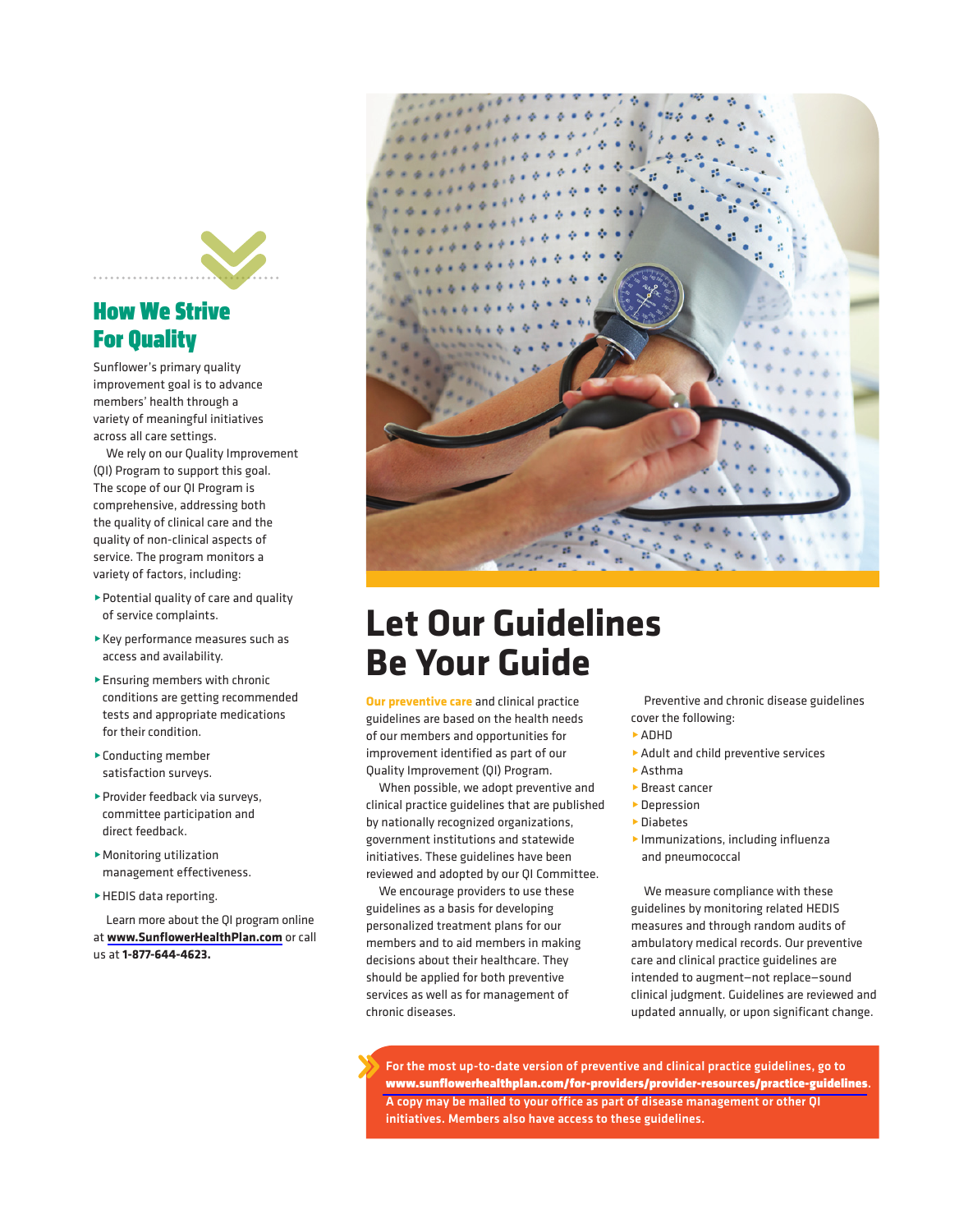# **Sunflower Network Updates**

**The latest Sunflower bulletin** topics and provider notices are listed below. Bulletins are found on the Provider Resources page of the Sunflower website.

- ▶ As of August 1, 2014, Dental Health & Wellness (DHW) is our new administrator of dental benefits for Sunflower Health Plan members. If you were a provider for Sunflower Health Plan through DentaQuest, you were asked to complete the contracting process as soon as possible to avoid disruptions for your current patients. DHW participating providers benefit from support that helps you lower your administrative cost. Visit Dental Health & Wellness at: **www.dentalhw.com**.
- ▶ A revised CAQH Data Credentialing Form was posted to the Sunflower website

in June. Instructions are found in the corresponding provider bulletin online.

- ▶ An updated list of billing codes for spirometry services was announced in July. Sunflower is reprocessing historical spirometry claims on behalf of providers as a result of changes in our list of covered services for asthma management.
- ▶ In July, the State of Kansas Division of Health Care Finance, KanCare Program, posted new Clinical Prior Authorization criteria for some medications on the Preferred Drug List. Find the impacted list of meds on the Sunflower website at **[www.SunflowerHealthPlan.com/](http://www.sunflowerhealthplan.com/for-providers/prior-authorization)  [for-providers/prior-authorization](http://www.sunflowerhealthplan.com/for-providers/prior-authorization)**.



## You Can Impact Our HEDIS Scores

HEDIS—the Healthcare Effectiveness Data and Information Set—is a set of standardized performance measures, updated and published annually by the National Committee for Quality Assurance (NCQA).

- providing access to high -quality and At Sunflower, we review HEDIS rates on an ongoing basis, looking for ways to improve outcomes as part of our commitment to appropriate care to our members.

We need your help to ensure our members receive the care that produces the best possible outcomes for their health. Over the next 12 months we will be sending reports to physicians that provide a status on their PCP panel assignments related to testing. Physicians can use the Care Gaps function on the provider portal to get important information about services their patients need. Please contact your Provider Relations representative or Sunflower's Quality Department if you would like reports or instructions on how to use the portal to help your patients reach important care goals. For the initial round of reports, Sunflower is sending information on the HEDIS measure Comprehensive Diabetes Care (CDC), which includes the following data about the treatment of our diabetic members:

- $\blacktriangleright$  HbA1c testing completion
- ▶ HbA1c level of control
- $\blacktriangleright$  Performance of retinal eye exam
- **ELDL C testing completion**
- ▶ LDL C level of control
- $\blacktriangleright$  Medical attention for nephropathy
- **Blood pressure control level**